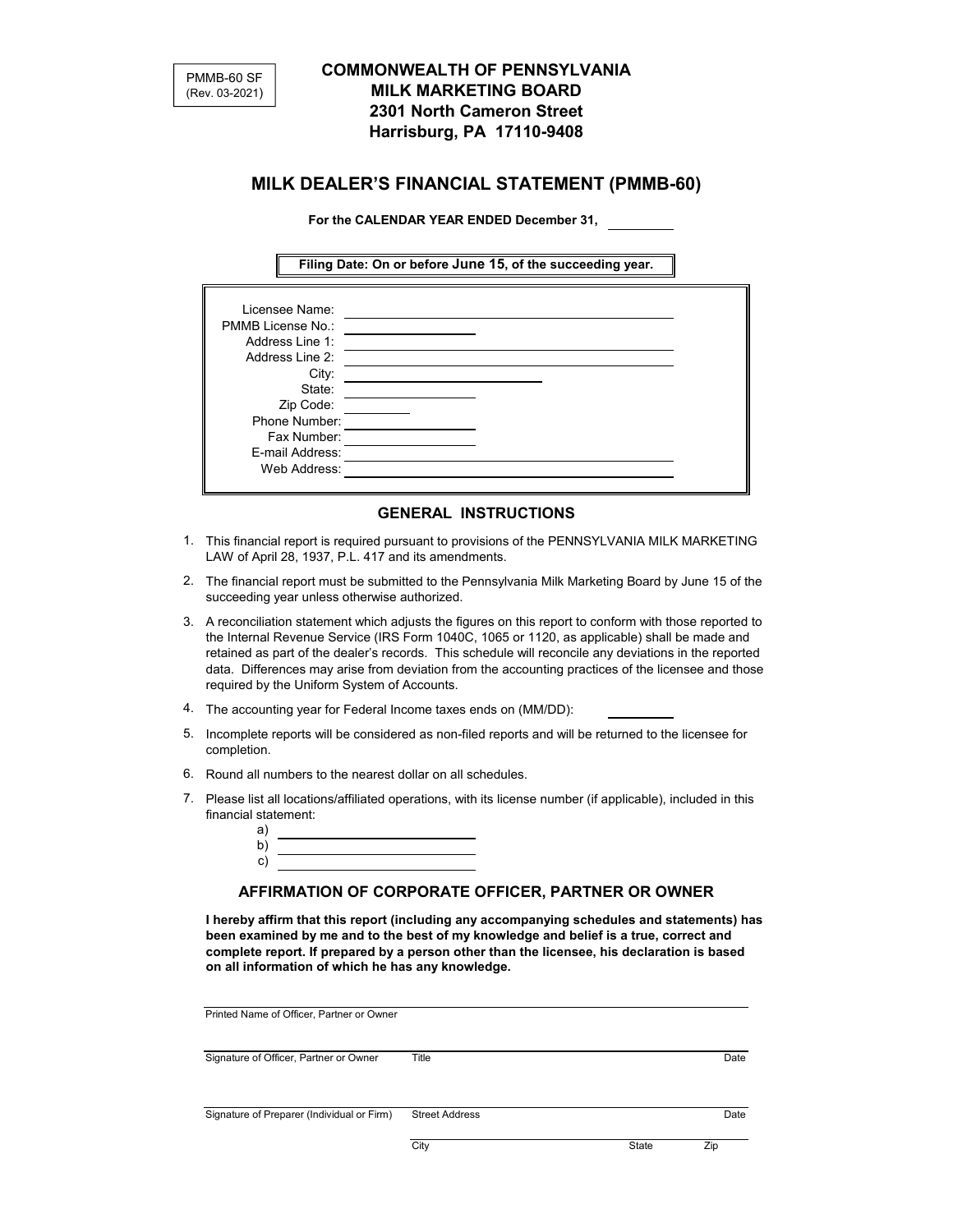#### **Dealer Name:**

**for the Year Ended December 31,** 

 $\Box$  check here if amounts entered in 1,000;s

| Line           |                                                                      | Account  | <b>Account</b> |    |
|----------------|----------------------------------------------------------------------|----------|----------------|----|
| No.            | <b>Account Name</b>                                                  | Code     | Balance (\$)   |    |
|                |                                                                      |          |                |    |
|                | <u>ASSETS</u>                                                        |          |                |    |
|                | <b>CURRENT ASSETS:</b>                                               |          |                |    |
| 1              | Cash                                                                 | 11005-05 |                |    |
| 2              | Notes Receivable                                                     | 11010-05 |                |    |
| 3              | <b>Accounts Receivable</b>                                           | 11010-10 |                |    |
| 4              | Allowance for Doubtful Accounts                                      | 11010-15 |                |    |
| 5              | Inventory - Controlled Milk Products                                 | 11015-10 |                |    |
| 6              | Inventory - Non-Controlled Milk Products                             | 11015-15 |                |    |
| $\overline{7}$ | Inventory - Non-Milk Items                                           | 11015-20 |                |    |
| 8              | Inventory - Product Ingredients                                      | 11015-25 |                |    |
| 9              | Inventory - Controlled Containers                                    | 11015-30 |                |    |
| 10             | Inventory - Non-Controlled Containers                                | 11015-35 |                |    |
| 11             | Inventory - Other Items                                              | 11015-90 |                |    |
| 12             | Prepaid Expenses                                                     | 11020-00 |                |    |
| 13             | <b>Short Term Investments</b>                                        | 11025-00 |                |    |
| 14             | <b>Other Current Assets</b>                                          | 11090-00 |                |    |
| 15             | <b>TOTAL CURRENT ASSETS</b> (Add Lines 1 thru 14)                    |          |                | \$ |
|                | <b>INVESTMENTS:</b>                                                  |          |                |    |
| 16             | Cash Surrender Value, Life Insurance                                 | 12005-00 |                |    |
| 17             | Investment in Subsidiaries                                           | 12010-00 |                |    |
| 18             | Advances to Subsidiaries                                             | 12015-00 |                |    |
| 19             | Investment in Real Estate                                            | 12020-00 |                |    |
| 20             | Other Investments                                                    | 12090-00 |                |    |
| 21             | <b>TOTAL INVESTMENTS</b> (Add Lines 16 thru 20)                      |          |                | \$ |
|                | <b>FIXED ASSETS:</b>                                                 |          |                |    |
| 22             | Land                                                                 | 13005-00 |                |    |
| 23             | <b>Buildings</b>                                                     | 13010-05 |                |    |
| 24             | Machinery and Equipment                                              | 13020-05 |                |    |
| 25             | <b>Transportation Equipment</b>                                      | 13030-05 |                |    |
| 26             | <b>Furniture and Fixtures</b>                                        | 13040-05 |                |    |
| 27             | Allowance for Accumulated Depreciation (enter as negative amount)    | 13050-10 |                |    |
| 28             | TOTAL NET FIXED ASSETS (Add Lines 22 thru 27)                        |          |                | \$ |
| 29             | <b>Other Assets</b>                                                  | 14090-00 |                |    |
| 30             | <b>TOTAL ASSETS</b> (Line $15 +$ Line $21 +$ Line $28 +$ Line $29$ ) | 10000-00 |                | \$ |
|                |                                                                      |          |                |    |
|                | <b>LIABILITIES and EQUITY</b><br><b>CURRENT LIABILITIES:</b>         |          |                |    |
| 31             | Notes Payable and Current Long Term Debt                             | 21005-00 |                |    |
| 32             | Accounts Payable (Milk Patrons)                                      | 21010-00 |                |    |
| 33             | Accounts Payable (Trade)                                             | 21015-00 |                |    |
| 34             | <b>Accrued Salaries &amp; Wages</b>                                  | 21020-00 |                |    |
| 35             | <b>Accrued Payroll Taxes</b>                                         | 21025-00 |                |    |

36 Accrued Interest 21035-00 37 Accrued State Income Taxes 21040-00 Accrued Federal Income Taxes 21045-00 39 Other Current and Accrued Liabilities 21090-00 40 **TOTAL CURRENT LIABILITIES** (*Add Lines 31 thru 39* ) \$ - **LONG TERM LIABILITIES:** 41 Mortgages Payable 22005-00 Access Payable 22010-00 43 Other Long-term Debt 22090-00 44 Other Long-term Liability 23000-00 45 **TOTAL LONG TERM LIABILITIES** (*Add Lines 41 thru 44* ) \$ - 46 **TOTAL LIABILITIES** (*Line 40 + Line 45* ) 20000-00 - \$ **EQUITY:** 47 Owners Equity 31000-00

| 48 | <b>Retained Earnings</b>                          | 32000-00 |  |  |   |
|----|---------------------------------------------------|----------|--|--|---|
| 49 | <b>TOTAL EQUITY</b> (Line $47 +$ Line $48$ )      | 30000-00 |  |  |   |
| 50 | TOTAL LIABILITIES & EQUITY<br>(Line 46 + Line 49) |          |  |  | ٠ |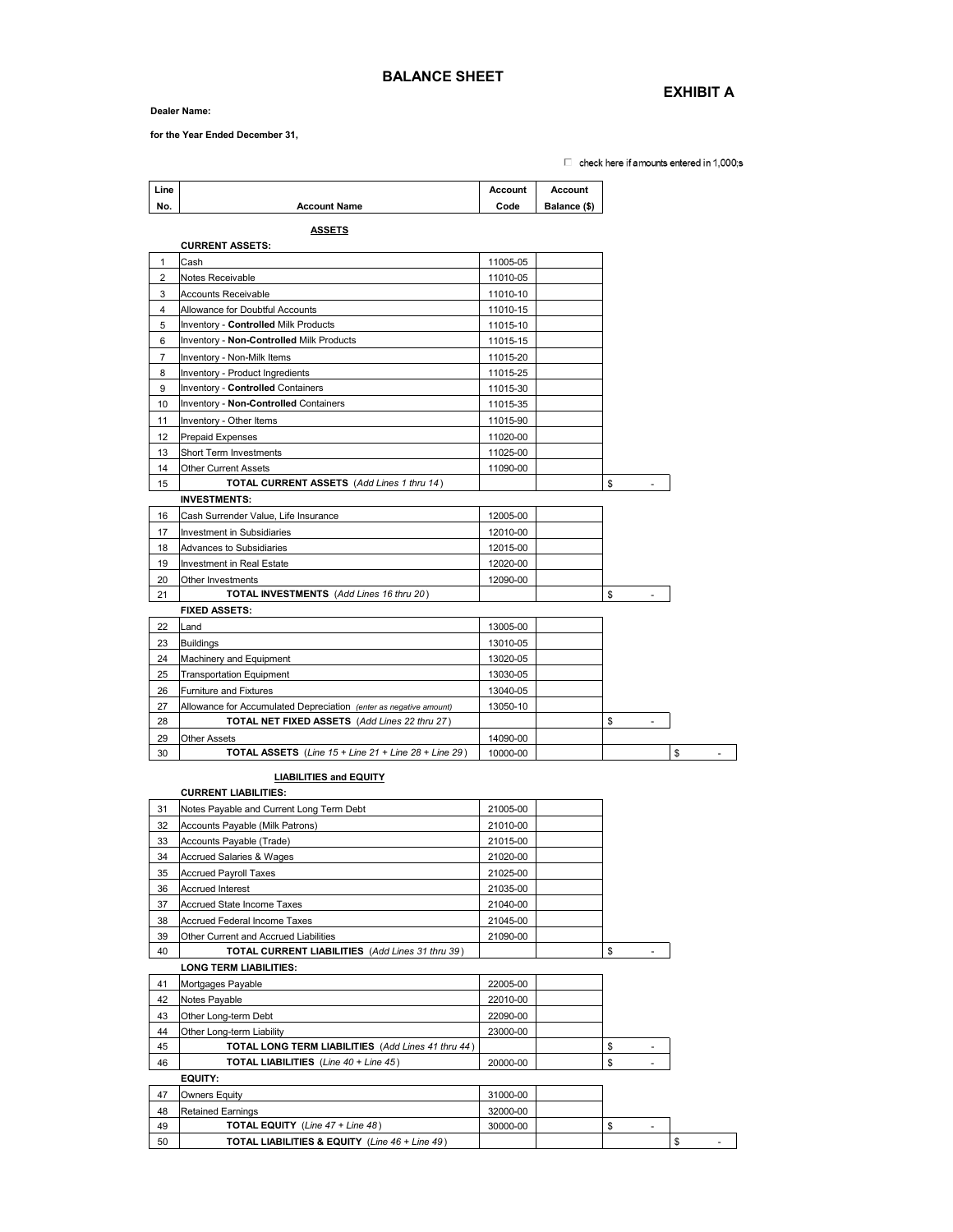### **EXHIBIT B**

## **STATEMENT OF OPERATIONS**

|              |                                                               | PMMB internal |             |                          |
|--------------|---------------------------------------------------------------|---------------|-------------|--------------------------|
| Line         |                                                               | Account       | Total       |                          |
| No.          | <b>Account Name</b>                                           | Code          | Amount (\$) |                          |
|              |                                                               |               |             |                          |
|              | <b>GROSS SALES:</b>                                           |               |             |                          |
| $\mathbf{1}$ | Sales - Dealers                                               | XXXX1         |             |                          |
| 2            | Sales - Sub Dealers                                           | XXXX2         |             |                          |
| 3            | Sales - all Other                                             | XXXX3         |             |                          |
| 4            | Sales - Bulk (Milk, Cream, Condensed and Powder)              | XXXX4         |             |                          |
| 5            | Processing Services Income                                    | XXXX5         |             |                          |
| 6            | TOTAL GROSS SALES (Add Lines 1 thru 5)                        |               | \$          |                          |
|              |                                                               |               |             |                          |
|              | <b>DISCOUNTS &amp; RETURNS:</b>                               |               |             |                          |
| 7            | Discounts - Dealers                                           | XXXX6         |             |                          |
| 8            | Discounts - Subdealers                                        | XXXX7         |             |                          |
| 9            | Discounts - all Other                                         | XXXX8         |             |                          |
| 10           | <b>Returns - Dealers</b>                                      | XXXX9         |             |                          |
| 11           | Returns - Subdealers                                          | XXX10         |             |                          |
| 12           | Returns - all Other                                           | XXX11         |             |                          |
| 13           | <b>TOTAL DISCOUNTS &amp; RETURNS</b> (Add Lines 7 thru 12)    |               | \$          | $\overline{\phantom{a}}$ |
| 14           | <b>NET SALES</b> (Line $6$ - Line $13$ )                      |               | \$          | $\overline{\phantom{a}}$ |
|              |                                                               |               |             |                          |
|              | <b>COST OF SALES:</b>                                         |               |             |                          |
| 15           | Purchases of Raw Milk from Producers & Coops                  | XXX12         |             |                          |
| 16           | Purchases of Raw Milk from Others                             | XXX13         |             |                          |
| 17           | Subtotal - Purch. of Raw Milk (Line 15 + Line 16)             |               | \$          |                          |
| 18           | Purchases of Condensed, Powder and Ingredients - MILK         | XXX14         |             |                          |
| 19           | Purchases of Condensed, Powder and Ingredients - OTHER        | XXX15         |             |                          |
| 20           | Purchases of Packaged Fluid & Other Dairy Products            | XXX16         |             |                          |
| 21           | Purchases of Non-Dairy Products                               | XXX17         |             |                          |
| 22           | <b>Purchases of Containers</b>                                | XXX18         |             |                          |
| 23           | TOTAL COST OF SALES (Add Lines 17 thru 22)                    |               | \$          | $\overline{\phantom{a}}$ |
| 24           | <b>GROSS MARGIN</b> (Line 14 - Line 23)                       | XXX19         | \$          | $\overline{\phantom{a}}$ |
|              | <b>PRODUCTIVE COST CENTER EXPENSES</b> (From Schedule B-2):   |               |             |                          |
| 25           | Receiving, Lab & Field Work                                   | 50500         |             |                          |
| 26           | Standardization & Pasteurization                              | 51000         |             |                          |
| 27           | <b>Bottling</b>                                               | 51500         |             |                          |
| 28           | <b>Blow Molder</b>                                            | 52000         |             |                          |
| 29           | Manufacturing                                                 | 52500         |             |                          |
| 30           | Manufacturing - Ice Cream                                     | 53000         |             |                          |
| 31           | Ice Cream Hardening                                           | 53500         |             |                          |
| 32           | Cold Room                                                     | 54000         |             |                          |
| 33           | Delivery - Ice Cream                                          | 54500         |             |                          |
| 34           | Delivery (other than Ice Cream)                               | 55000         |             |                          |
| 35           | Selling - Milk & Cream (Pkg'd + Bulk)                         | 55500         |             |                          |
| 36           | Selling - Ice Cream                                           | 56000         |             |                          |
| 37           | Selling (other than Milk, Cream & Ice Cream)                  | 56500         |             |                          |
| 38           | TOTAL PRODUCTIVE COST CENTER EXPENSES (Add Lines 25 thru 37)  | 50000         | \$          | $\blacksquare$           |
|              |                                                               |               |             |                          |
| 39           | NET OPERATING INCOME (Line 24 - Line 38)                      |               | \$          | $\overline{\phantom{a}}$ |
|              |                                                               |               |             |                          |
| 40           | Other Income (from Schedule B-4) (enter as positive amount)   | 94000         | \$          |                          |
| 41           | Other Expenses (from Schedule B-4) (enter as positive amount) | 95000         | \$          | $\overline{\phantom{a}}$ |
|              |                                                               |               |             |                          |
| 42           | NET INCOME BEFORE TAXES (Line 39 + Line 40 - Line 41)         |               | \$          |                          |
|              |                                                               |               |             |                          |
| 43           | Provision for Income Taxes (enter as positive amount)         | 96000         |             |                          |
|              |                                                               |               |             |                          |
| 44           | <b>NET INCOME AFTER TAXES</b> (Line 42 - Line 43)             |               | \$          | $\overline{\phantom{a}}$ |
|              |                                                               |               |             |                          |